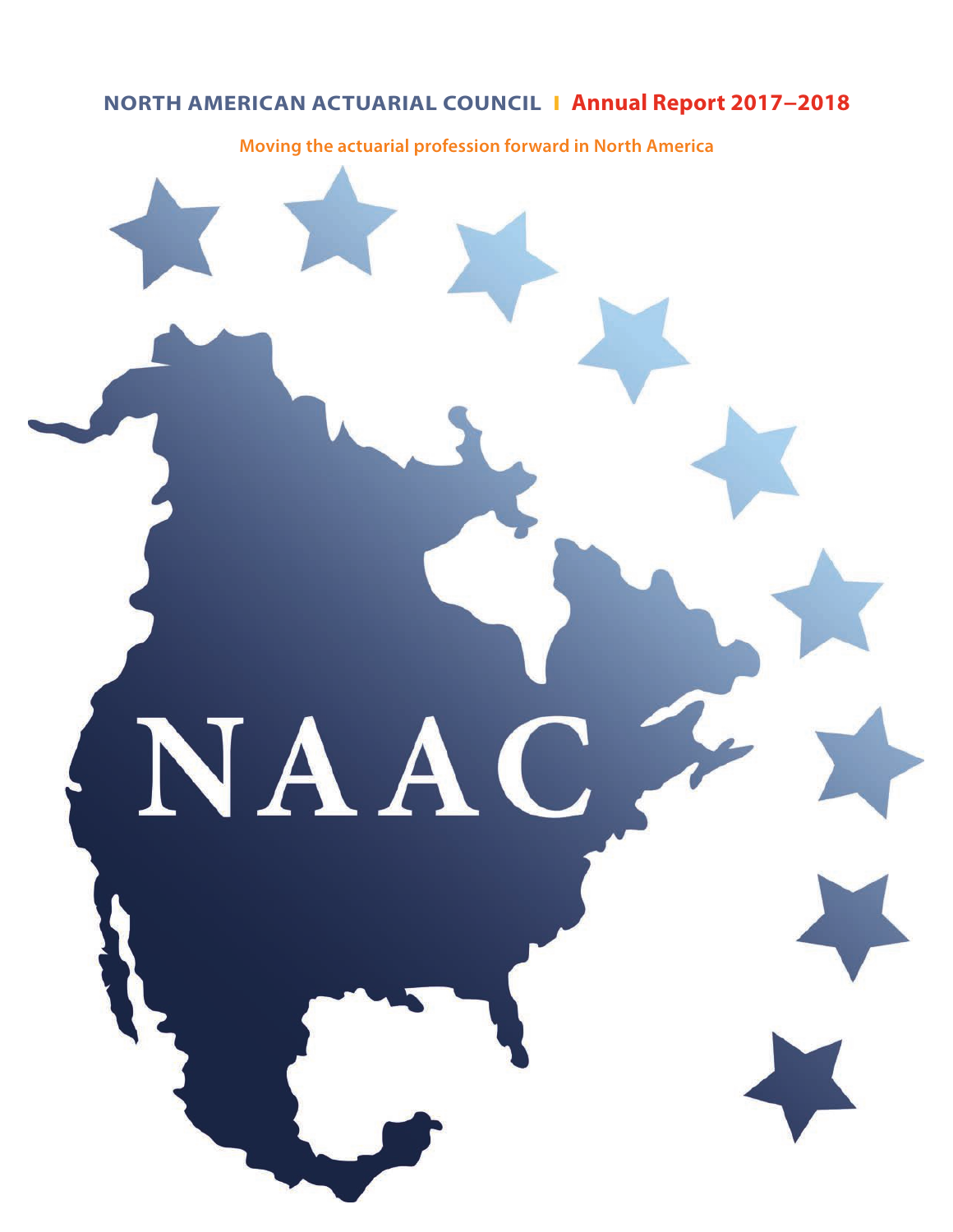# TABLE OF CONTENTS

# 1 What NAAC Does

# 3 2017-2018 NAAC Accomplishments

| Information-Sharing Among |
|---------------------------|
|                           |

# **5** NAAC Members and Staff

# 10 Appendix

|--|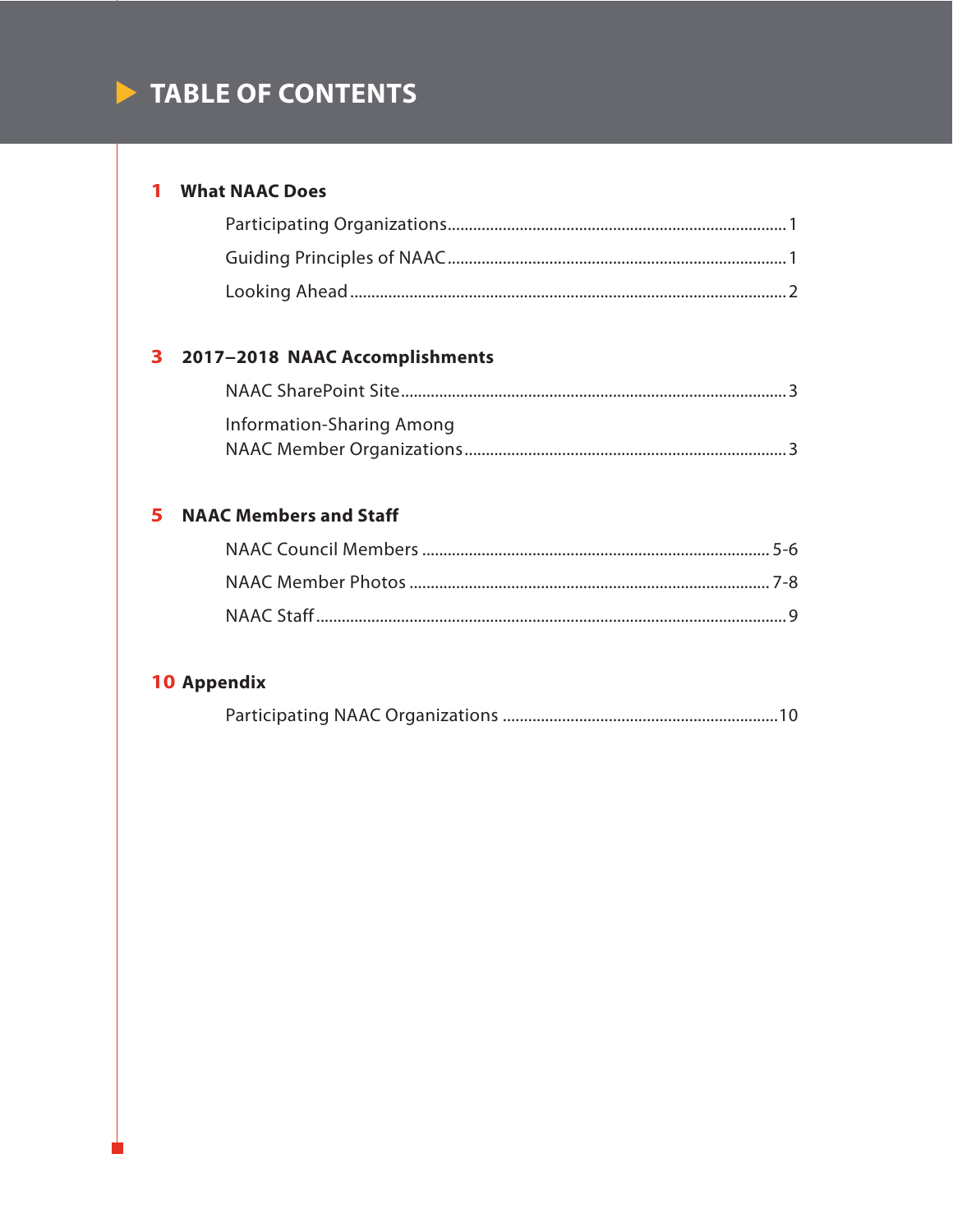

### **PARTICIPATING ORGANIZATIONS**

The North American Actuarial Council (NAAC) brings together nine actuarial organizations on the North American continent:

- •American Academy of Actuaries (Academy) (U.S.-based)
- •ASPPA College of Pension Actuaries (ACOPA) (U.S.-based)
- •Asociación Mexicana de Actuarios (AMA)
- •Asociación Mexicana de Actuarios Consultores (AMAC)
- •Canadian Institute of Actuaries (CIA)
- •Casualty Actuarial Society (CAS) (U.S.-based)
- •Colegio Nacional de Actuarios (CONAC)
- •Conference of Consulting Actuaries (CCA) (U.S.-based)
- •Society of Actuaries (SOA) (U.S.-based)

## **GUIDING PRINCIPLES OF NAAC**

Section 2 of the North American Actuarial Council Working Agreement provides the official description of NAAC's purpose. It is published in the NAAC Manual and is included in publications distributed by the Participating Organizations to their members.

The Participating Organizations jointly acknowledge that:

- The operating environments in the three North American countries are very different,
- The Participating Organizations' members expect the organizations to leverage resources and take appropriate advantage of synergies, and
- Increased information sharing and dialogue among the Participating Organizations has the potential to yield collective insights valuable to each organization.

Accordingly, the Participating Organizations define NAAC's purpose as follows:

- 1. NAAC is to be a catalyst for dialogue on key issues facing the North American actuarial profession.
- 2. NAAC is to be a facilitator of opportunities for leveraging of resources across organizations.
- 3. NAAC is to be a source of knowledge in identifying conditions, trends, assumptions, and key issues affecting the North American actuarial profession and benchmarking best practices among member organizations.
- 4. NAAC is to be a forum for information sharing on current and potential activities among the North American actuarial organizations.
- 5. NAAC is to be a forum where networking occurs and camaraderie is built among the leaders of the North American actuarial organizations.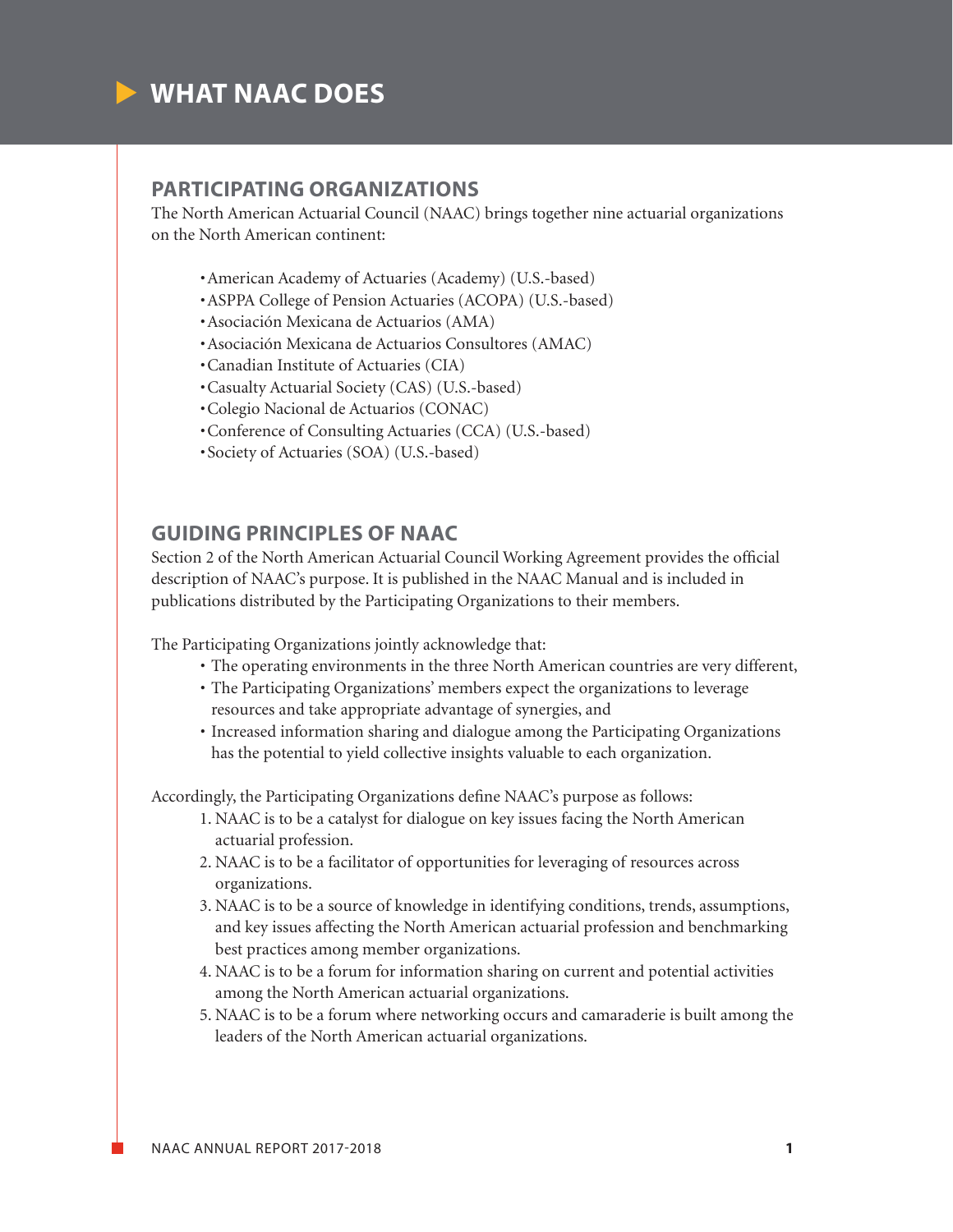In fulfilling its purpose, NAAC shall abide by the following guiding principles:

- The conditions, cultures and perspectives of each individual country and their member organizations will be respected and valued.
- The autonomy of each member organization to pursue its mission and purpose will be preserved.
- The public interest will always be a primary consideration.
- The best interests of the profession will always be considered.

# **LOOKING AHEAD**

Leaders of NAAC member organizations are responsible for supporting the spirit and communicating the content of the Working Agreement to their respective organizations. In the years to come, NAAC shall serve as a forum for the exchange of ideas, common problems, and common solutions for the myriad issues facing the North American actuarial community.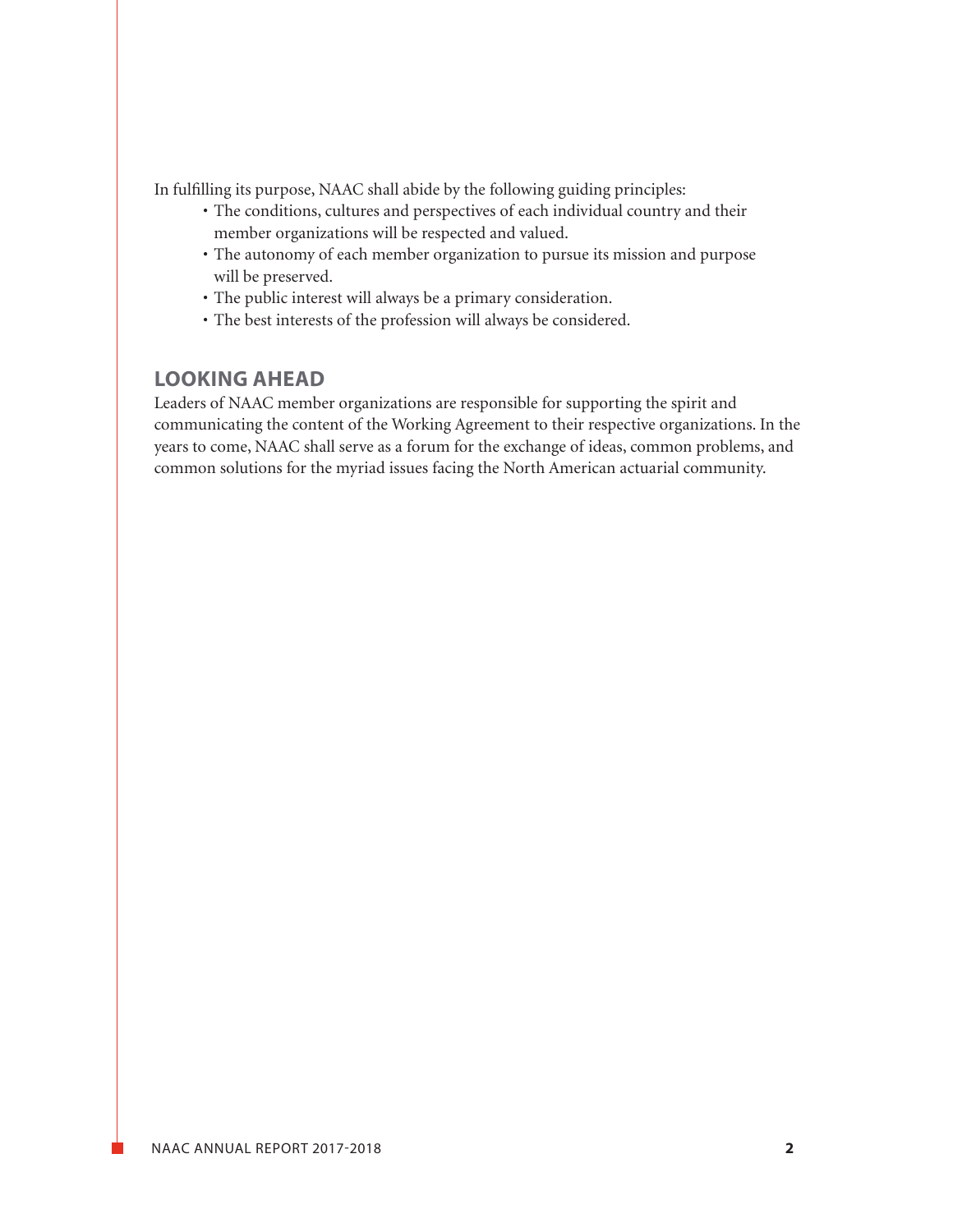# **2017-2018 NAAC ACCOMPLISHMENTS**

### **NAAC SHAREPOINT SITE**

The NAAC SharePoint site enables NAAC members to share files and documents, including meeting materials, approved minutes, the NAAC manual, the NAAC annual report, policy statements, and other information. Access is limited to authorized users only.

# **INFORMATION-SHARING AMONG NAAC MEMBER ORGANIZATIONS**

### **Discussion of Recent Developments With the International Actuarial Association (IAA)**

NAAC members discussed their differing views in relation to the IAA's educational syllabus. They also discussed how the IAA has been addressing issues relating to big data.

### **Joint Research Opportunities**

Each NAAC organization conducts its own research, and individual NAAC members may collaborate with one another from time to time on an ad hoc basis when it is in their mutual interest and benefit. They discuss project progress at NAAC meetings.

### **Actuaries Climate Index and Actuaries Climate Risk Index**

NAAC members discussed progress being made toward the release of these indices, a long-standing research project involving the Academy, the CAS, the CIA, and the SOA. The Actuaries Climate Index has been released [\(actuariesclimateindex.org/\)](http://actuariesclimateindex.org/) and progress continues to be made toward the Actuaries Climate Risk Index.

### **Big Data and the Professional Actuary**

NAAC members saw a presentation highlighting the need for actuaries to use big data responsibly and in a manner that conforms to applicable rules of professionalism.

### **Addressing Reputational Risk**

NAAC members saw a presentation on how the U.S. profession addresses reputational risk by scrupulously maintaining the independence of the profession's disciplinary and standard-setting processes.

### **Promoting the Profession**

NAAC members discussed their respective efforts to attract high-quality and diverse candidates into the profession, as well as promoting the profession in nontraditional practice areas.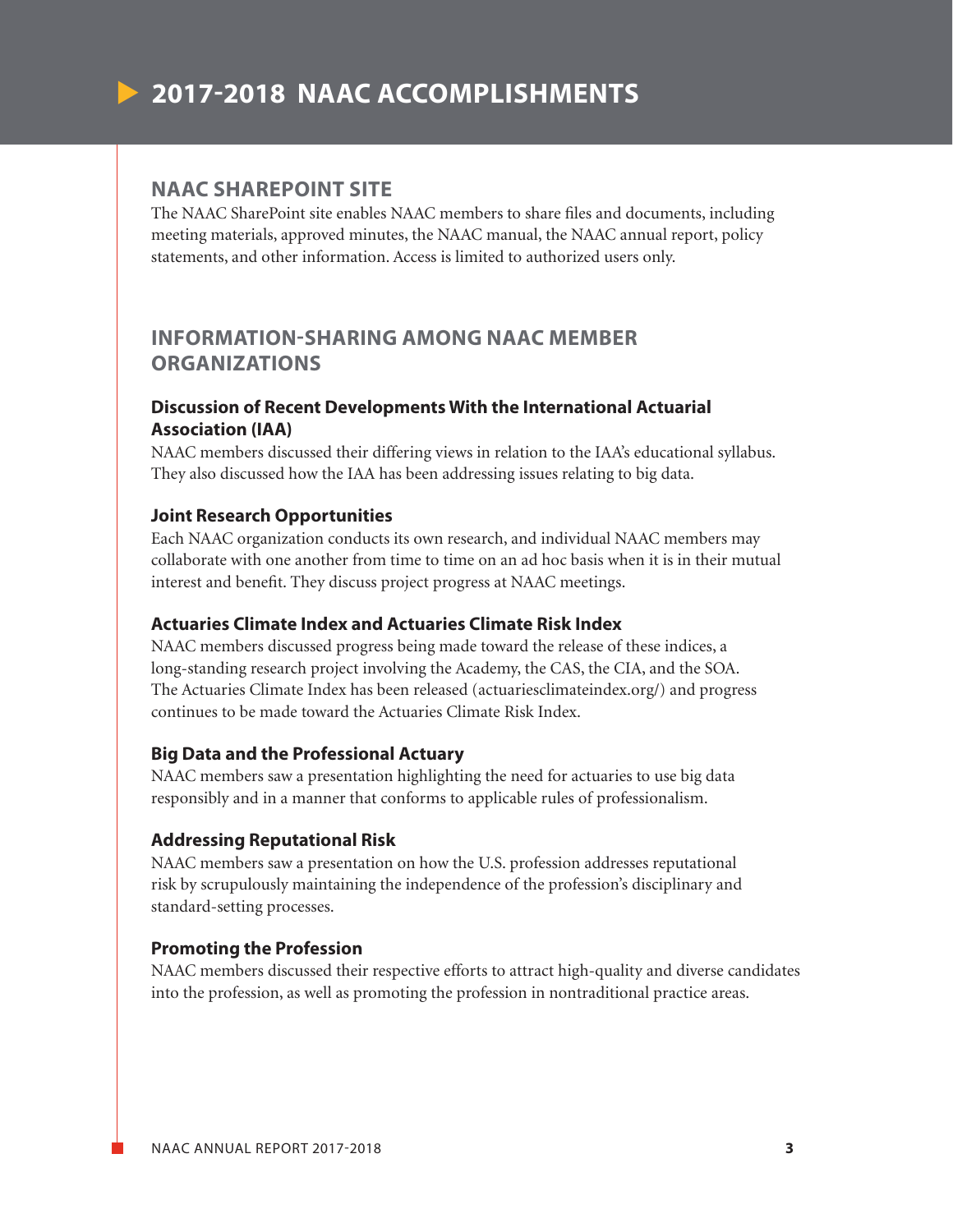### **Discussion of Various Pension Issues**

#### **The Canadian Retirement System**

 NAAC members saw a presentation on the structure of the Canadian retirement system and the challenges it faces.

#### **Defined Benefit Plans in Public Universities in Mexico**

 NAAC members were updated on the severe challenges the system faces given the current structure and state of the Mexican public retirement system.

### **Pension Risk Transfers**

 NAAC members saw a presentation that focused on the liability side of pension risk transfers and moving risk (investment and longevity) from a pension plan sponsor to an insurance company and/or plan participants.

### **New Risk Allocation Models in Retirement Income Plans**

 NAAC members saw a presentation on asset-driven liabilities; the Variable Annuity Plan (VAP) and the Market Return Cash Balance (MRCB) plan, two new types of plans to help in retirement planning. They discussed the conversion and payout options these plans offer.

### **Mexican Actuarial Education**

NAAC members saw a presentation on Mexican actuarial education, which universities provide. They also saw a presentation on how data science is being incorporated into the Mexican actuarial education system.

### **Overview of the Canadian Health Care System**

NAAC members saw a presentation on the Canadian health care system and issues related to the future of its financing.

### **CIA Governance Update**

NAAC members were updated on the thorough governance review the CIA performed of its own structure to increase its nimbleness and flexibility.

### **NAAC Agenda-Setting**

In keeping with their previous commitment to do so, NAAC members have addressed broad discussion topics to encourage spontaneous discussion, which helps to identify naturally collaboration opportunities among NAAC member organizations.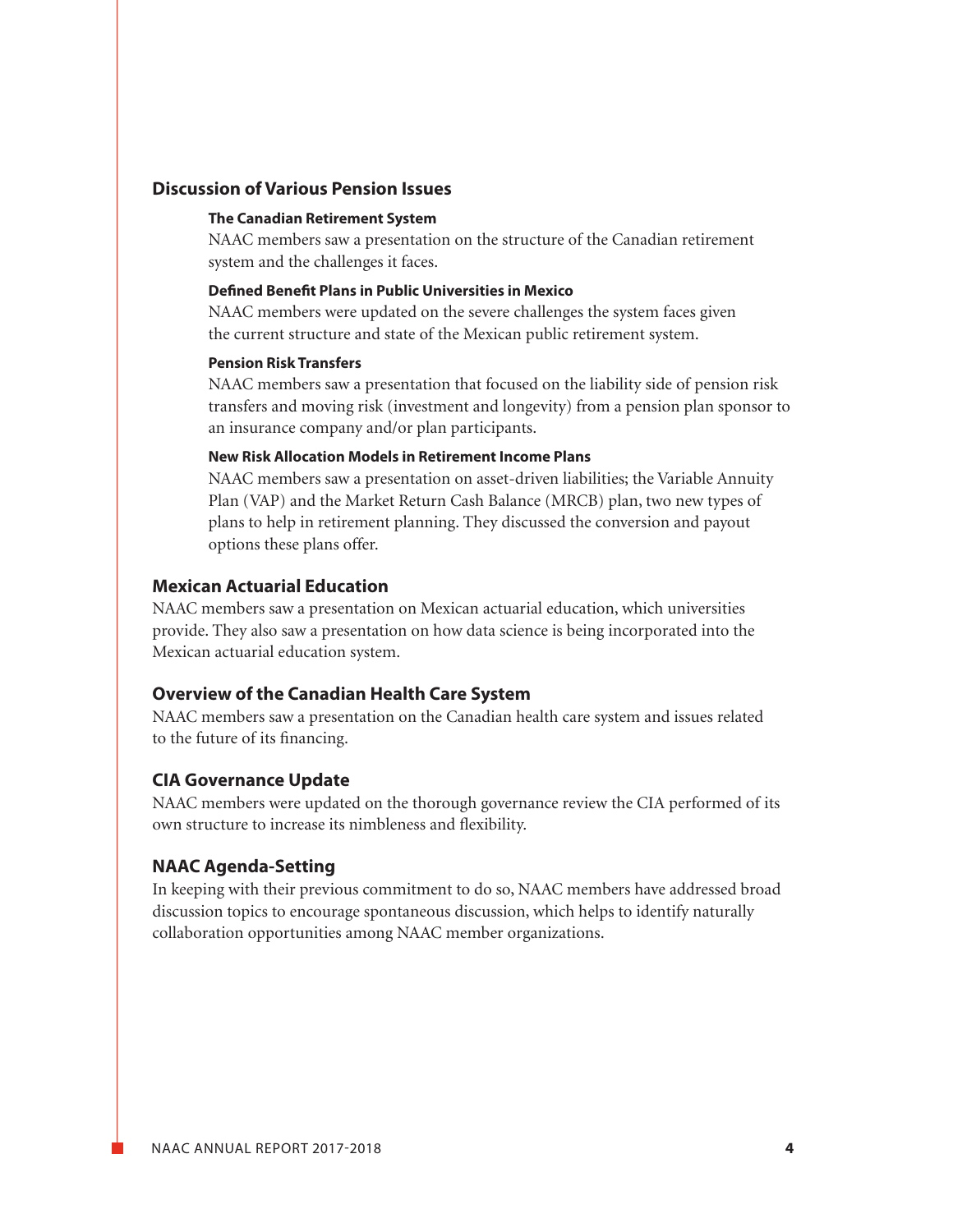

The North American Actuarial Council is composed of up to two officers of each Participating Organization. One of the two officers is the president of the Participating Organization, and the other is usually the president-elect, although an organization can appoint another officer it considers more appropriate.

# **2018 NAAC COUNCIL MEMBERS**

|            | <b>Academy</b>                |                                      |
|------------|-------------------------------|--------------------------------------|
|            |                               | President: Stephen A. Alpert         |
|            |                               | President-Elect: Shawna S. Ackerman  |
|            | <b>ACOPA</b>                  |                                      |
|            | President:                    | William G. Karbon                    |
|            |                               | President-Elect: John R. Markley     |
| AMA        |                               |                                      |
|            | President:                    | Jorge Campa                          |
|            |                               | Vice President: Patricio Belaunzarán |
|            | <b>AMAC</b>                   |                                      |
|            | President:                    | Roberto Rocha                        |
|            |                               | Vice-President: Rosalba Del Castillo |
| <b>CIA</b> |                               |                                      |
|            | President: Sharon Giffen      |                                      |
|            | President-Elect: John L. Dark |                                      |
| <b>CAS</b> |                               |                                      |
|            | President:                    | Brian Z. Brown                       |
|            |                               | President-Elect: James K. Christie   |
|            | <b>CONAC</b>                  |                                      |
|            | President:                    | Luciano Devars                       |
|            |                               | Vice President: Ana María Ramírez    |
| <b>CCA</b> |                               |                                      |
|            | President:                    | John H. Lowell                       |
|            |                               | President-Elect: Edward M. Pudlowski |
| <b>SOA</b> |                               |                                      |
|            | President:                    | Mike Lombardi                        |
|            | President-Elect:              | James M. Glickman                    |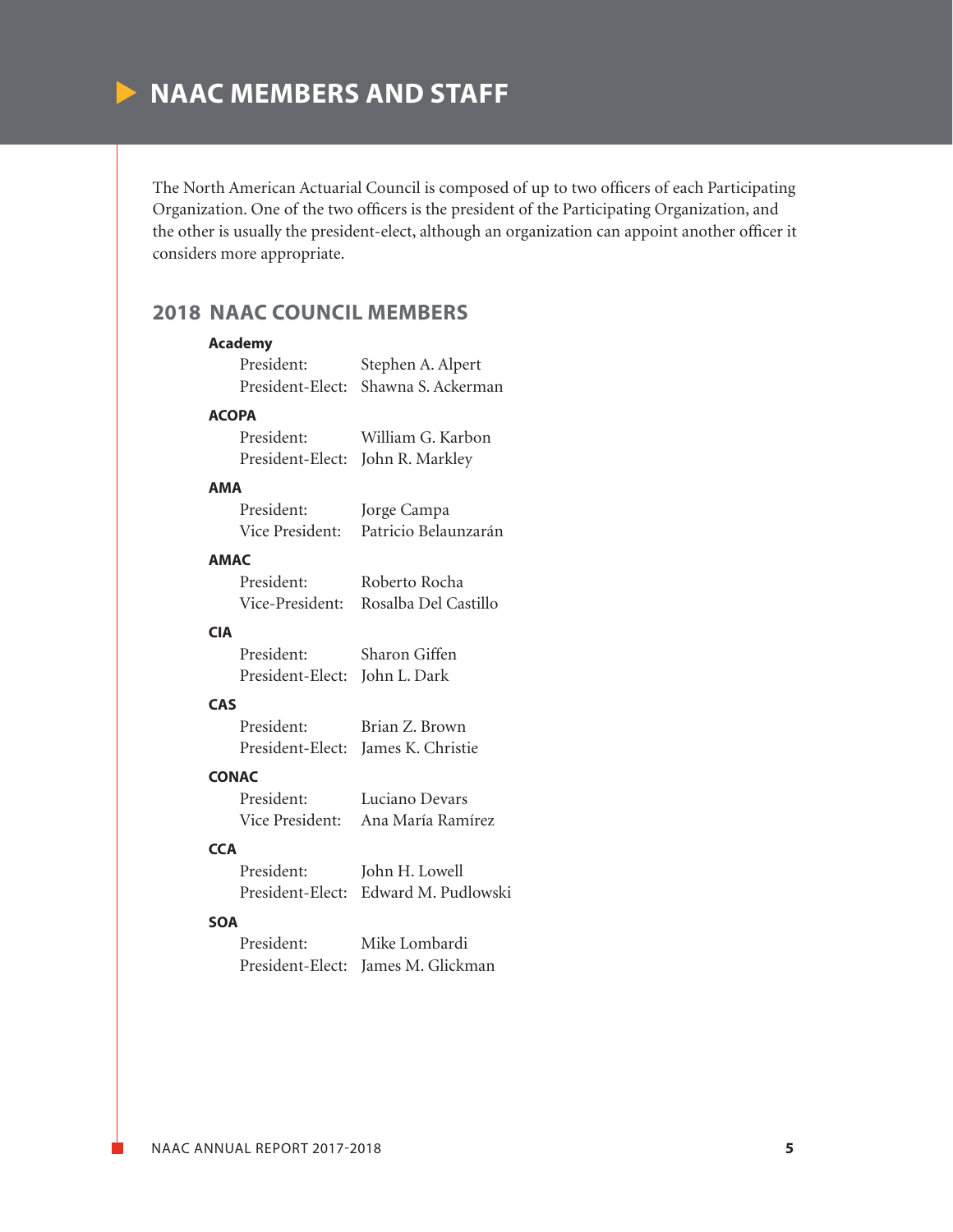# **2017 NAAC COUNCIL MEMBERS**

### **Academy**

| <b>Urancilla</b> |            |                                    |
|------------------|------------|------------------------------------|
|                  | President: | Robert M. Beuerlein                |
|                  |            | President-Elect: Stephen A. Alpert |

### **ACOPA**

| President: | Kurt F. Piper                      |
|------------|------------------------------------|
|            | President-Elect: William G. Karbon |

#### **AMA**

| President: | Jorge Campa                          |
|------------|--------------------------------------|
|            | Vice President: Patricio Belaunzarán |

### **AMAC**

| President: | Roberto Rocha                        |
|------------|--------------------------------------|
|            | Vice President: Rosalba Del Castillo |

### **CIA**

| President:                     | David Dickson |
|--------------------------------|---------------|
| President-Elect: Sharon Giffen |               |

# CAS<br><sup>Droside</sup>

| <b>LAS</b> |                                 |                      |
|------------|---------------------------------|----------------------|
|            | President:                      | Nancy A. Braithwaite |
|            | President-Elect: Brian Z. Brown |                      |

### **CONAC**

| President: | Carlos Lozano Nathal                    |
|------------|-----------------------------------------|
|            | Vice President: Jorge Luis López-Araiza |

# **CCA**

| <b>CCA</b> |                                 |                  |
|------------|---------------------------------|------------------|
|            | President:                      | Donald E. Fuerst |
|            | President-Elect: John H. Lowell |                  |

#### **SOA**

| President:                     | Jerry J. Brown |
|--------------------------------|----------------|
| President-Elect: Mike Lombardi |                |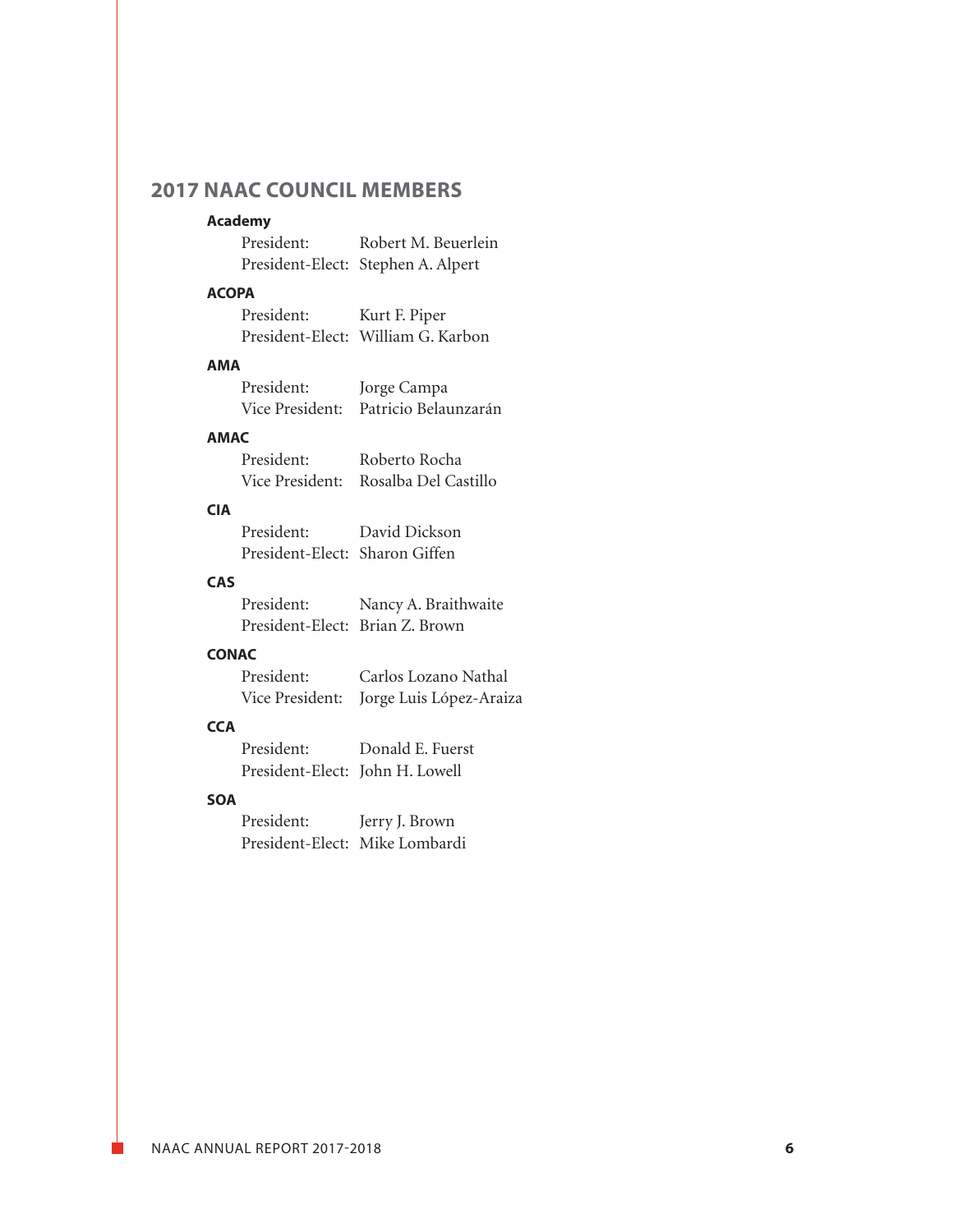# **NAAC MEMBER PHOTOS**



**Shawna S. Ackerman** *Academy President-Elect 2018*



**Stephen A. Alpert** *Academy President 2018 President-Elect 2017*



**Robert M. Beuerlein** *Academy President 2017*



**John R. Markley** *ACOPA President-Elect 2018*



**William G. Karbon** *ACOPA President 2018 President-Elect 2017*



**Kurt F. Piper** *ACOPA President 2017*



**Jorge Campa** *AMA President 2016-2018*



**Patricio Belaunzarán** *AMA Vice President 2016-2018*



**Roberto Rocha** *AMAC President 2016-2018*



**Rosalba Del Castillo** *AMAC Vice President 2016-2018*



**John L. Dark** *CIA President-Elect 2018*



**Sharon Giffen** *CIA President 2018 President-Elect 2017*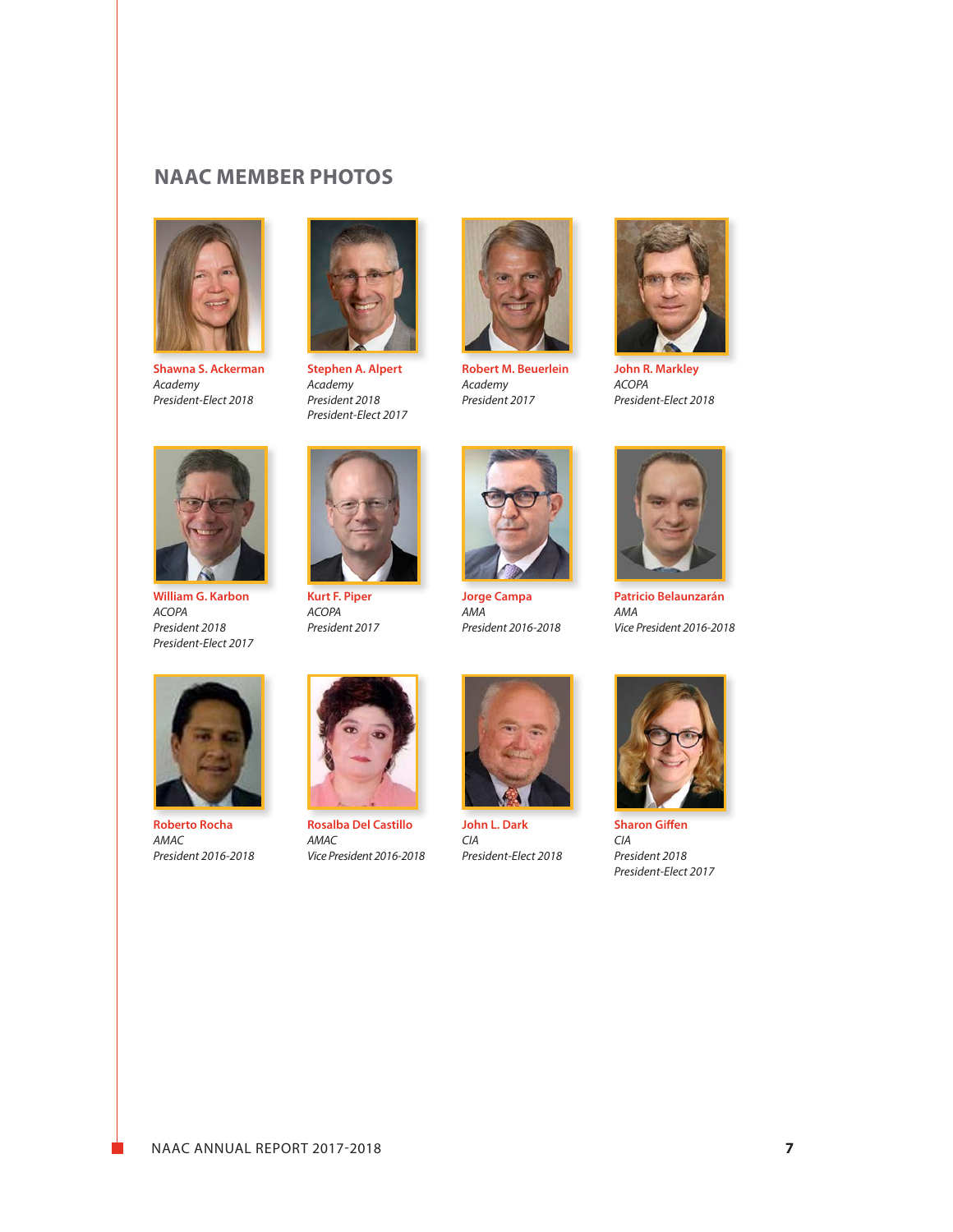

**David Dickson** *CIA President 2017*



**James K. Christie** *CAS President-Elect 2018*



**Brian Z. Brown** *CAS President 2018 President-Elect 2017*



**Nancy A. Braithwaite** *CAS President 2017*



**Edward M. Pudlowski** *CCA President-Elect 2018*



**John H. Lowell** *CCA President 2018 President-Elect 2017*



**Donald E. Fuerst** *CCA President 2017*



**Luciano Devars** *CONAC President 2017-2019*



**Ana María Ramírez** *CONAC Vice President 2017-2019*



**James M. Glickman** *SOA President-Elect 2018*



**Mike Lombardi** *SOA President 2018 President-Elect 2017*



**Jerry J. Brown** *SOA President 2017*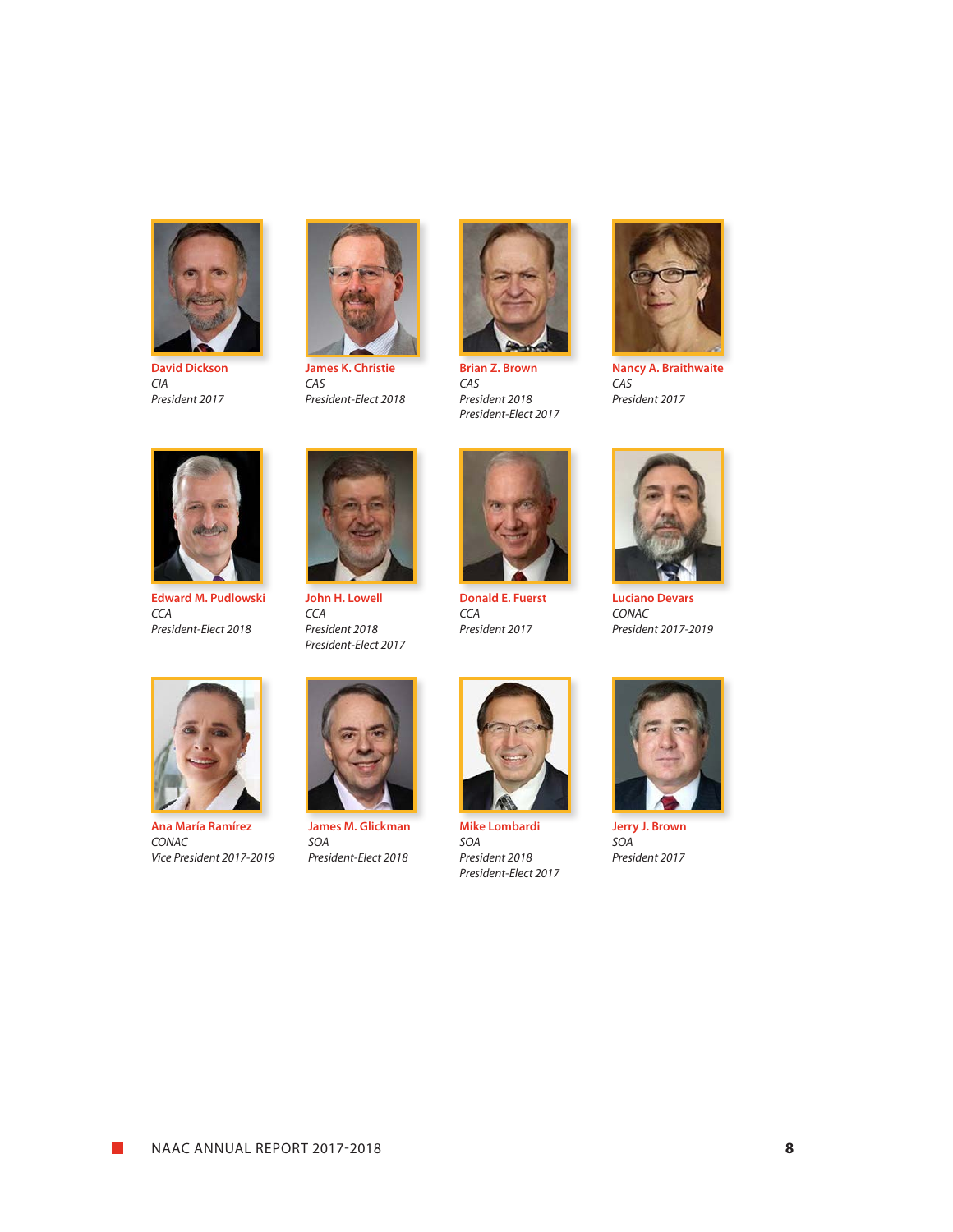## **NAAC STAFF**

The executive directors of the Participating Organizations attend and participate in NAAC meetings, but they are not members of NAAC and do not vote.

# **Chief Staff Officers**



**Mary Downs** *Academy Executive Director*



**Judy Miller** *ACOPA Executive Director (ret.)*



**Marty Pippins** *ACOPA Executive Director (as of May 2018)*



**Michel Simard** *CIA Executive Director*



**Cynthia Ziegler** *CAS Executive Director*



*CCA Executive Director*



**Patricia Luna** *AMA, AMAC, and CONAC Executive Director*



**Greg Heidrich** *SOA Executive Director*

# **OTHER STAFF**

When appropriate, the Academy agrees to make its legal counsel available to NAAC, and to coordinate, upon request, with counsel for the CIA and the Mexican organizations.

Academy Senior Policy Analyst Claire Mickelson provides staff support for NAAC. She can be reached at 202-223-8196 or at mickelson@actuary.org.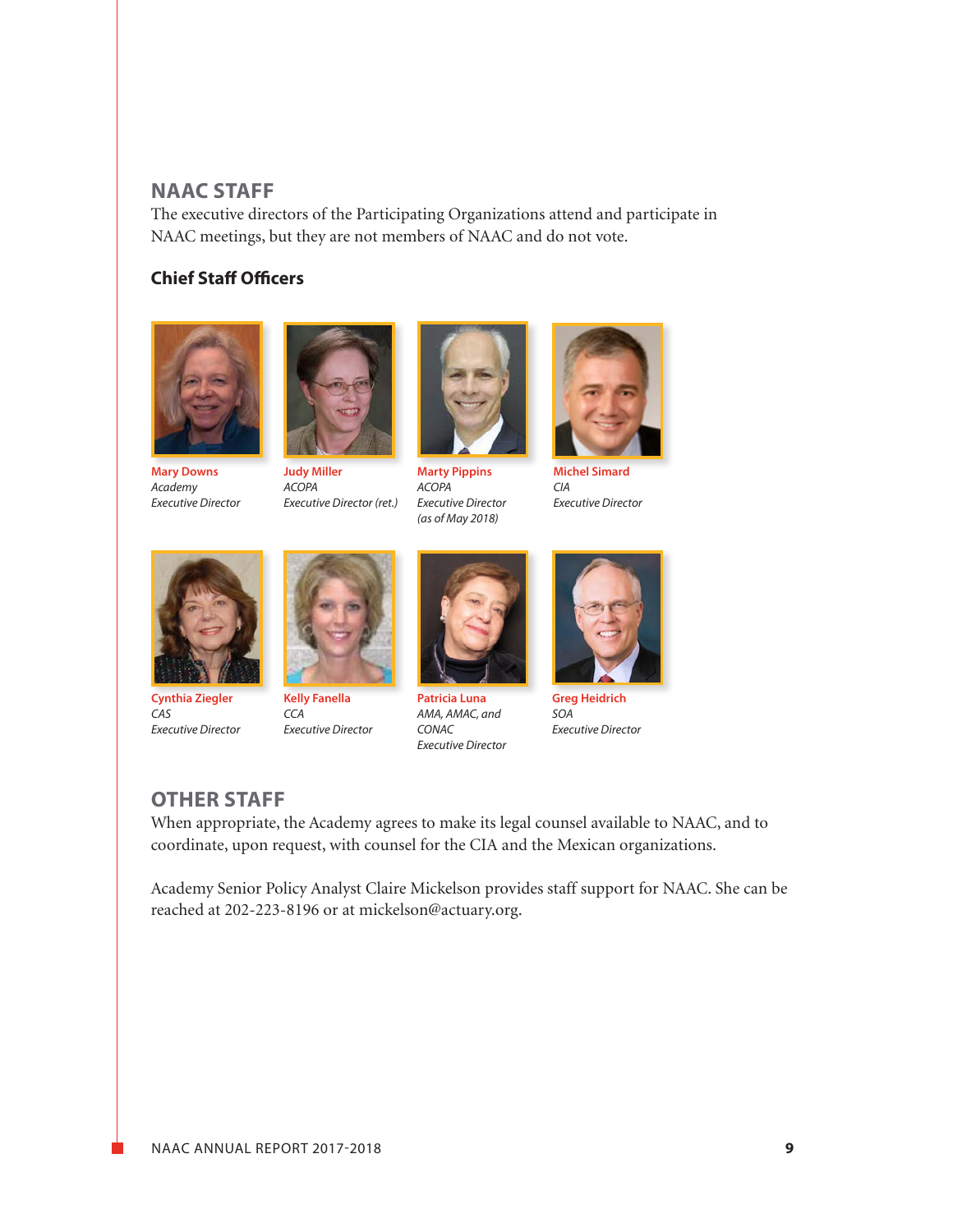

### **NAAC PARTICIPATING ORGANIZATIONS**

NAAC brings together the five national actuarial organizations in the United States, the three in Mexico, and the Canadian Institute of Actuaries. The self-described missions of the nine Participating Organizations are summarized as follows:

### **American Academy of Actuaries (Academy)**

The Academy serves the public and the U.S. actuarial profession. To accomplish this, as the public voice for the United States actuarial profession, the Academy provides independent and objective actuarial information, analysis, and education for the formation of sound public policy; provides for the establishment, maintenance, and enforcement of high professional standards of actuarial qualification, practice, and conduct; advances actuarial practice by informing and educating its members on public policy and professionalism issues and current and emerging practices; identifies and addresses issues on behalf of the public interest on matters in which actuarial science provides a unique understanding; increases the public's understanding and recognition of the value of the actuarial profession; provides opportunities for professional development of its members through volunteerism and service to the profession; facilitates and coordinates response to issues of common interest among the U.S. based actuarial associations; and coordinates the representation of the U.S. profession globally. The vision of the Academy is that financial security systems in the United States be sound and sustainable, and that actuaries be recognized as pre-eminent experts in risk and financial security.

### **ASPPA College of Pension Actuaries (ACOPA)**

All credentialed actuarial members of ASPPA are members of the ASPPA College of Pension Actuaries (ACOPA). ACOPA is a part of the American Society of Pension Professionals and Actuaries (ASPPA). The major goal of ASPPA and ACOPA is to educate all retirement plan professionals and to preserve and enhance the employer-based retirement system as an essential part of a national retirement income policy in the United States. ACOPA is responsible for identifying and addressing the professional development needs of the actuarial membership of ASPPA. ACOPA is also the primary source of professional organizational support for pension actuaries, and is charged with carrying out ASPPA's responsibilities as one of the recognized U.S.-based actuarial organizations and as a member of NAAC.

### **Canadian Institute of Actuaries (CIA)**

As the national organization of the actuarial profession in Canada, the Canadian Institute of Actuaries (CIA) serves both the public interest and the profession by promoting the advancement of actuarial science; providing for the education and qualification of current and prospective members; providing professional guidance to its members and ensuring that actuarial services they provide meet the highest standards; and advocating for the profession and providing timely and relevant contributions to the development of public policy. The vision of the CIA is for its members to be recognized as trusted leaders in the quantification and management of risks and contingent events.